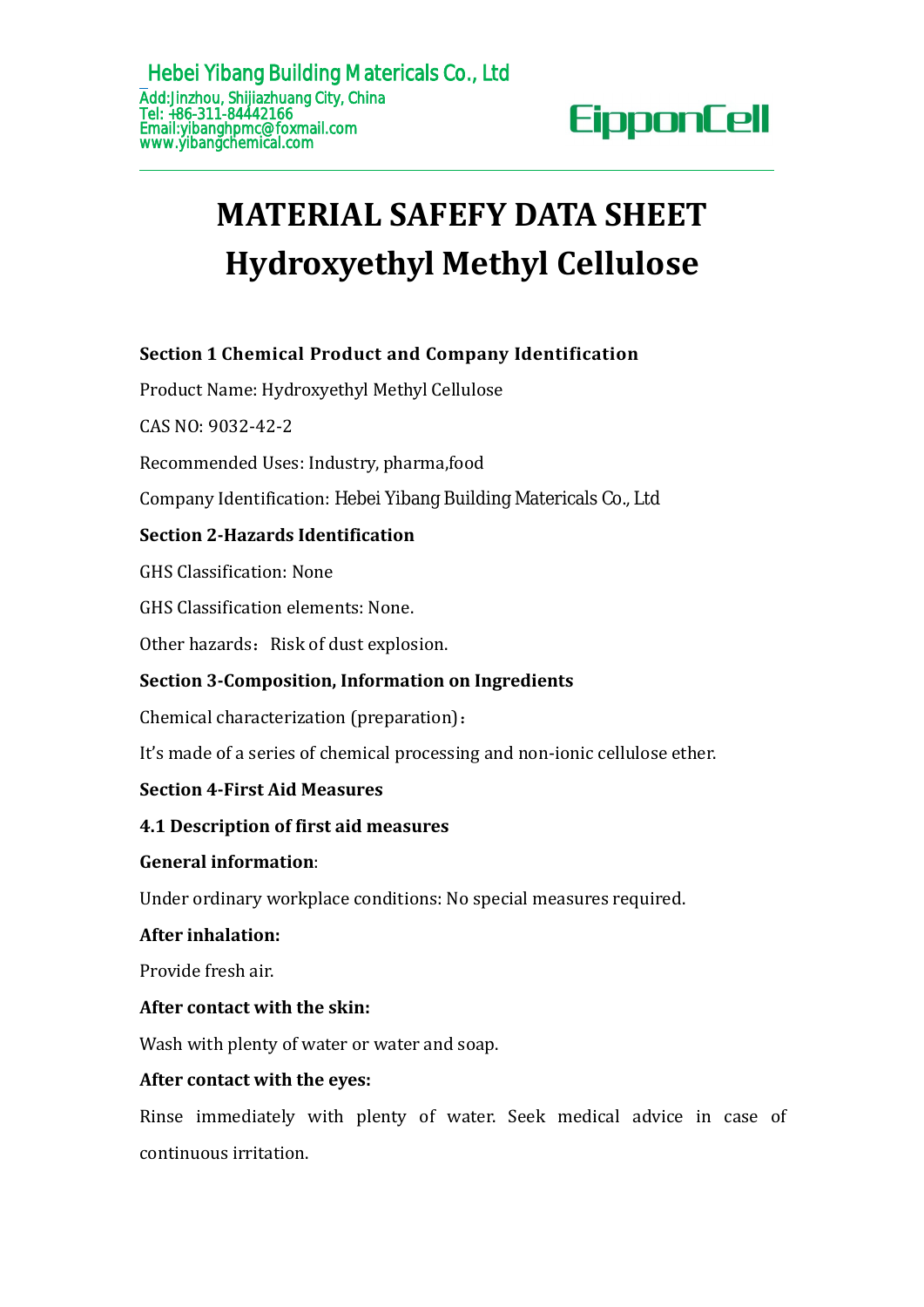### **Suitable extinguishing media**:

Water spray, water mist , extinguishing powder , foam , carbon dioxide .

### **Extinguishing media which must not be used for safety reasons**: water

jet.

### **5.2 Advice for firefighters**

### **Special protective equipment for fire fighting:**

Use respiratory protection independent of recirculated air.

### **Section 6: Accidental release measures**

### **6.1 Personal precautions, protective equipment and emergency procedures**

Avoid dust formation. Do not breathe dust.

### **6.2 Environmental precautions**

Cover any spilled material in accordance with regulations to prevent dispersal by wind.

### **6.3 Methods and material for containment and cleaning up**

Take up mechanically and dispose of according to local/state/federal regulations.

### **Further information:**

Eliminate all sources of ignition. Observe notes under section 7.

### **6.4 Reference to other sections**

Relevant information in other sections have to be considered. This applies in particular for information given on personal protective equipment (section 8) and on disposal (section 13).

### **Section 7: Handling and storage**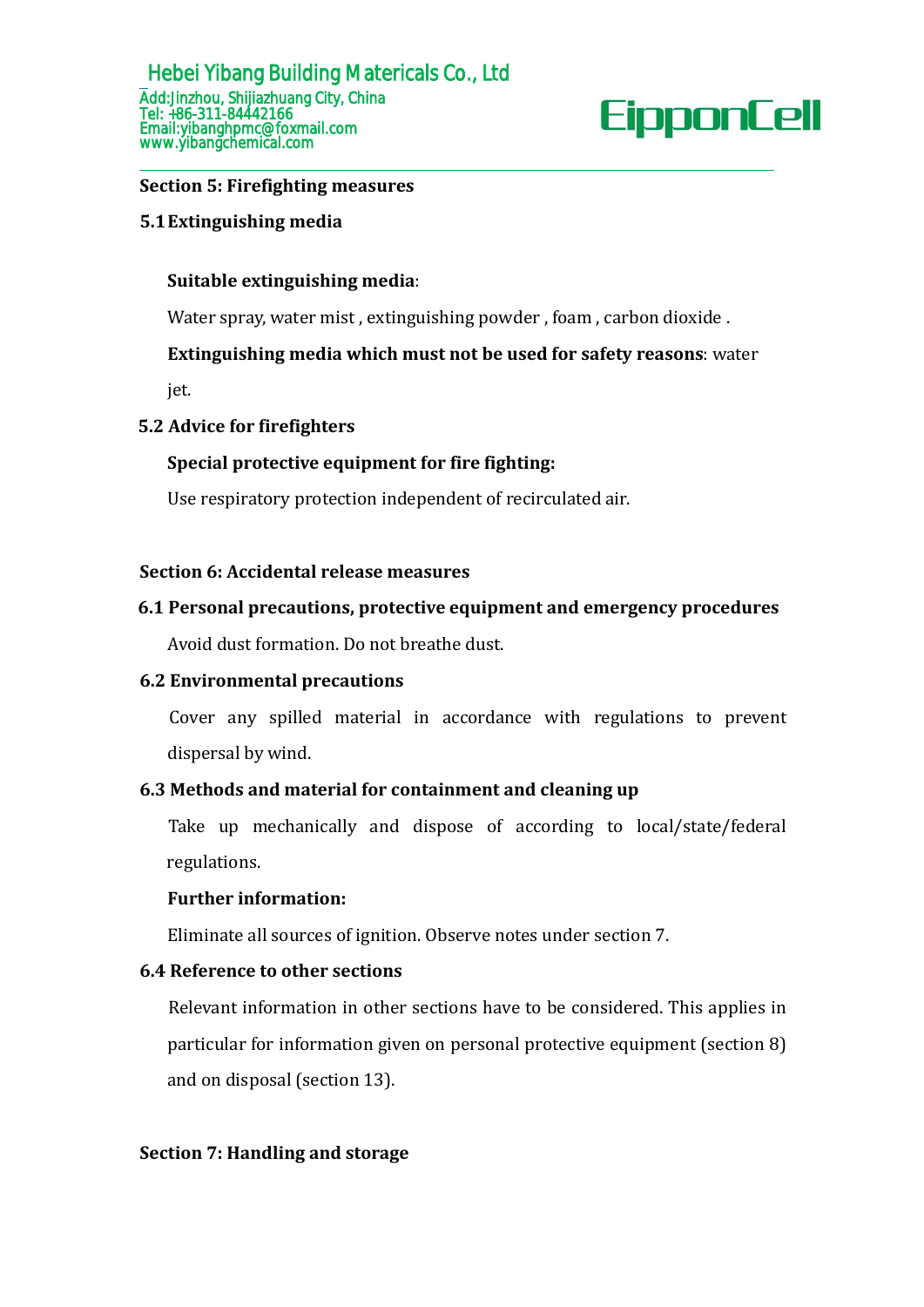# **Section 8: Exposure controls/personal protection**

# **8.1 Control parameters**

### **8.2 Exposure controls**

# **8.2.1 Exposure in the work place limited and controlled**

### **General protection and hygiene measures:**

Do not breathe dust. Do not eat, drink or smoke when handling.

# **Personal protection equipment:**

### **Respiratory protection**

In case of dust formation: fine dust mask without protection rating.

### **Hand protection**

Recommendation: rubber gloves.

# **Eye protection**

Recommendation in case of dust formation: tight fitting protective goggles.

# **8.2.2 Exposure to the environment limited and controlled**

Only introduce into water purification plants in diluted state. Do not introduce large amounts into purification plants.

# **8.3 Further information for system design and engineering measures**

Observe regulations for protection against explosion.

### **Section 9: Physical and chemical properties**

# **9.1 Information on basicphysical and chemical properties**

# **General information:**

Physical state / form...........................: solid - powder

Colour ...............................................: white or off-white powder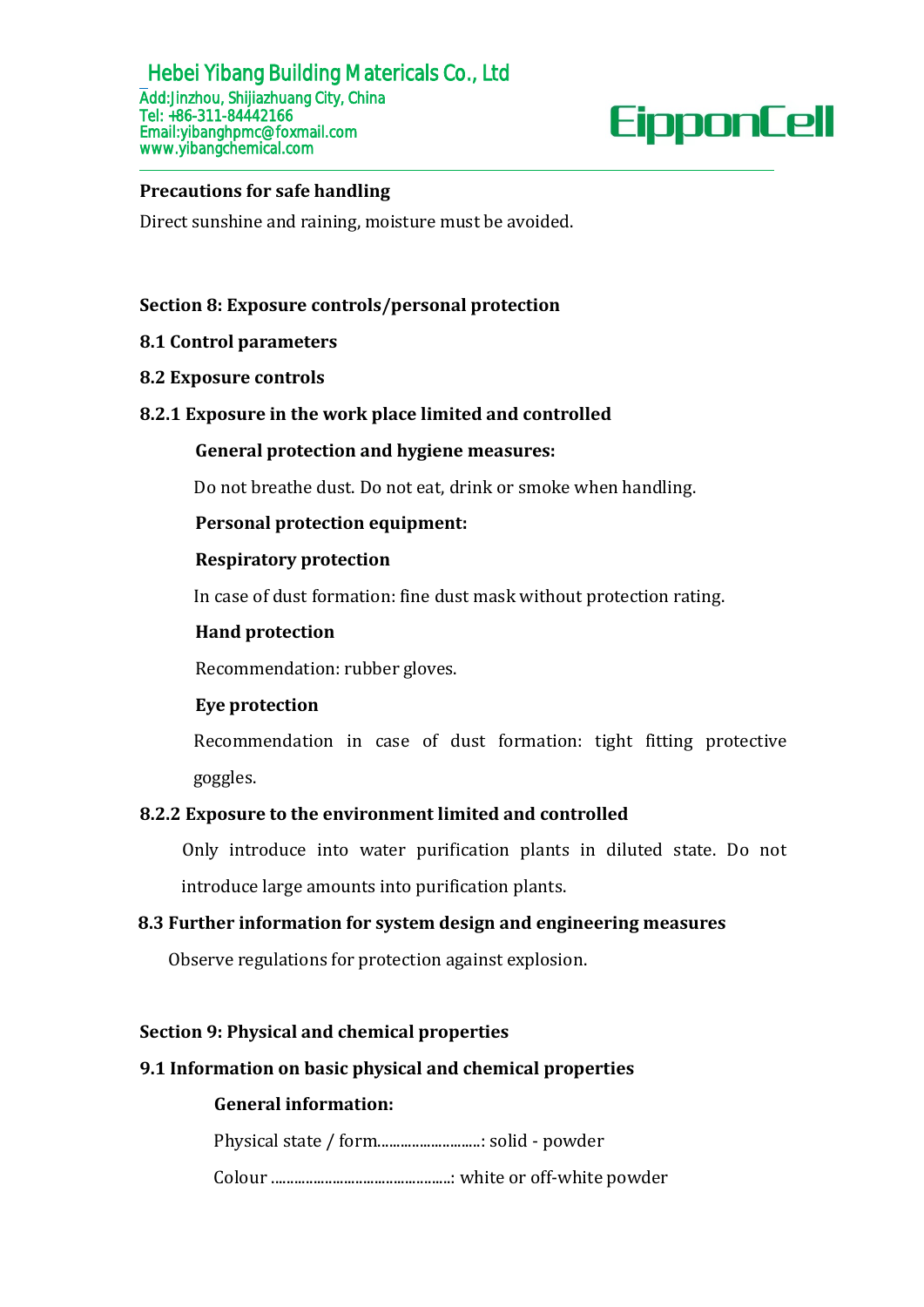### Hebei Yibang Building Matericals Co., Ltd Add:Jinzhou, Shijiazhuang City, China Tel: +86-311-84442166 Email:yibanghpmc@foxmail.com [www.yibangchemical.com](http://www.kimacellulose.com)

# **Section 10: Stability and reactivity**

### **10.1 Chemical stability**

Stable under normal temperatures and pressures

# **10.2 Conditions to avoid**

In compatible materials, dust generation, excess heat, strong oxidants.

### **10.3 Hazardous decomposition products**

Carbon Monoxide, irritating and toxic fumes and gases, carbon dioxide

# **Section 11: Toxicological information**

**11.1 Epidemiology:** No information available **11.2 Teratogenicity:** No information available **11.3 Reproductive Effects:** No information available **11.4 Neurotoxicity:** No information available **11.5 Mutagenicity:** No information available **11.6 Other studies:** No data available

# **Section 12-Ecological Information**

No information available.

# **Section 13: Disposal considerations**

Discarded chemical is classified as a hazardous waste. Additionally, waste generator s must consult state and local hazardous waste regulations to ensure complete and

accurate classification.

# **Section 14: Transport information**